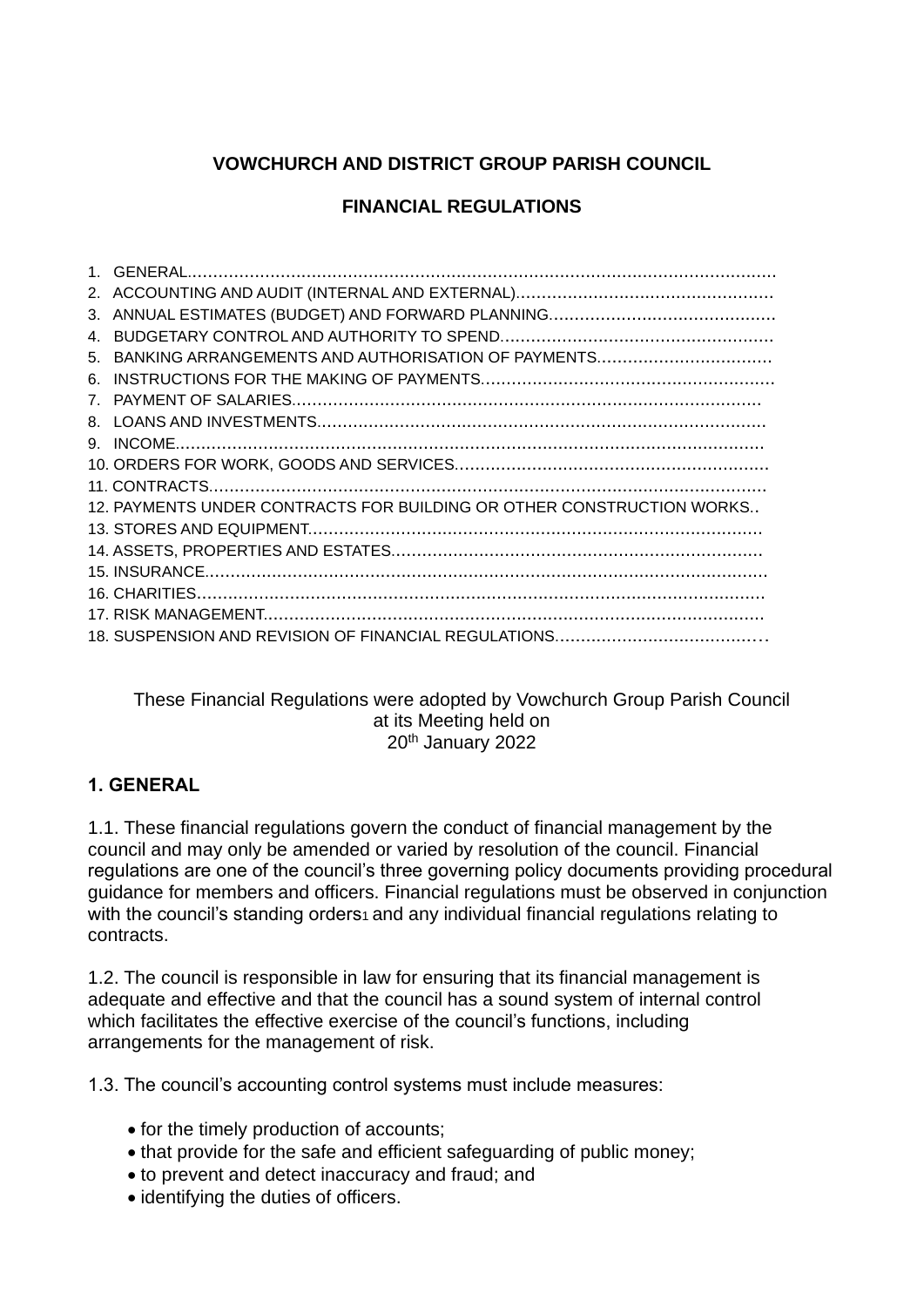1.4. These financial regulations demonstrate how the council meets these responsibilities and requirements.

1.5. At least once a year, prior to approving the Annual Governance Statement, the council must review the effectiveness of its system of internal control which shall be in accordance with proper practices.

1.6. Deliberate or wilful breach of these Regulations by an employee may give rise to disciplinary proceedings.

1.7. Members of Council are expected to follow the instructions within these Regulations and not to entice employees to breach them. Failure to follow instructions within these Regulations brings the office of councillor into disrepute.

1.8. The Responsible Financial Officer (RFO) holds a statutory office to be appointed by the council. The Clerk has been appointed as RFO for this council and these regulations will apply accordingly.

1.9. The RFO -

- acts under the policy direction of the council;
- administers the council's financial affairs in accordance with all Acts, Regulations and proper practices;
- determines on behalf of the council its accounting records and accounting control systems;
- ensures the accounting control systems are observed;
- maintains the accounting records of the council up to date in accordance with proper practices;
- assists the council to secure economy, efficiency and effectiveness in the use of its resources; and
- produces financial management information as required by the council.

1.10. The accounting records determined by the RFO shall be sufficient to show and explain the council's transactions and to enable the RFO to ensure that any income and expenditure account and statement of balances, or record of receipts and payments and additional information, as the case may be or management information prepared for the council from time to time comply with the Accounts and Audit Regulations.

1.11. The accounting records determined by the RFO shall in particular contain:

- entries from day to day of all sums of money received and expended by the council and the matters to which the income and expenditure or receipts and payments account relate;
- a record of the assets and liabilities of the council; and
- wherever relevant, a record of the council's income and expenditure in relation to claims made, or to be made, for any contribution, grant or subsidy.

1.12. The accounting control systems determined by the RFO shall include: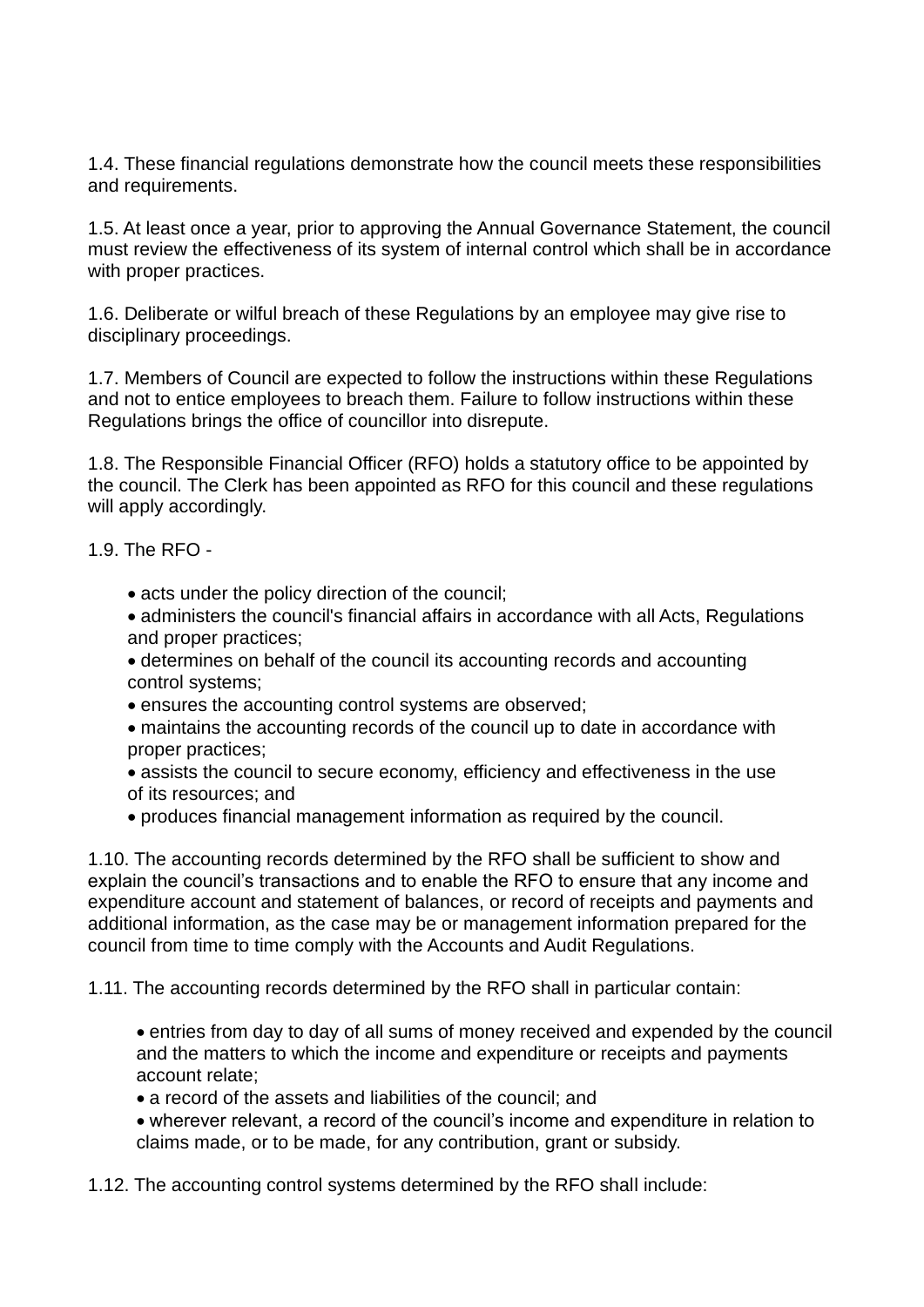• procedures to ensure that the financial transactions of the council are recorded as soon as reasonably practicable and as accurately and reasonably as possible;

• procedures to enable the prevention and detection of inaccuracies and fraud and the ability to reconstruct any lost records;

• identification of the duties of officers dealing with financial transactions and division of responsibilities of those officers in relation to significant transactions;

• procedures to ensure that uncollectable amounts, including any bad debts are not submitted to the council for approval to be written off except with the approval of the RFO and that the approvals are shown in the accounting records; and

• measures to ensure that risk is properly managed.

1.13. The council is not empowered by these Regulations or otherwise to delegate certain specified decisions. In particular any decision regarding:

- setting the final budget or the precept (council tax requirement);
- approving accounting statements;
- approving an annual governance statement;
- borrowing;
- writing off bad debts;
- declaring eligibility for the General Power of Competence; and
- addressing recommendations in any report from the internal or external auditors,

shall be a matter for the full council only.

- 1.14. In addition the council must:
	- determine and keep under regular review the bank mandate for all council bank accounts;
	- approve any grant or a single commitment; and

• in respect of the annual salary for any employee have regard to recommendations about annual salaries of employees made by the relevant committee in accordance with its terms of reference.

1.15. In these financial regulations, references to the Accounts and Audit Regulations or 'the regulations' shall mean the regulations issued under the provisions of section 27 of the Audit Commission Act 1998, or any superseding legislation, and then in force unless otherwise specified.

*In these financial regulations the term 'proper practice' or 'proper practices' shall refer to guidance issued in Governance and Accountability for Local Councils – a Practitioners' Guide (England) issued by the Joint Practitioners Advisory Group (JPAG), available from the websites of NALC and the Society for Local Council Clerks (SLCC).*

# **2. ACCOUNTING AND AUDIT (INTERNAL AND EXTERNAL)**

2.1. All accounting procedures and financial records of the council shall be determined by the RFO in accordance with the Accounts and Audit Regulations, appropriate guidance and proper practices.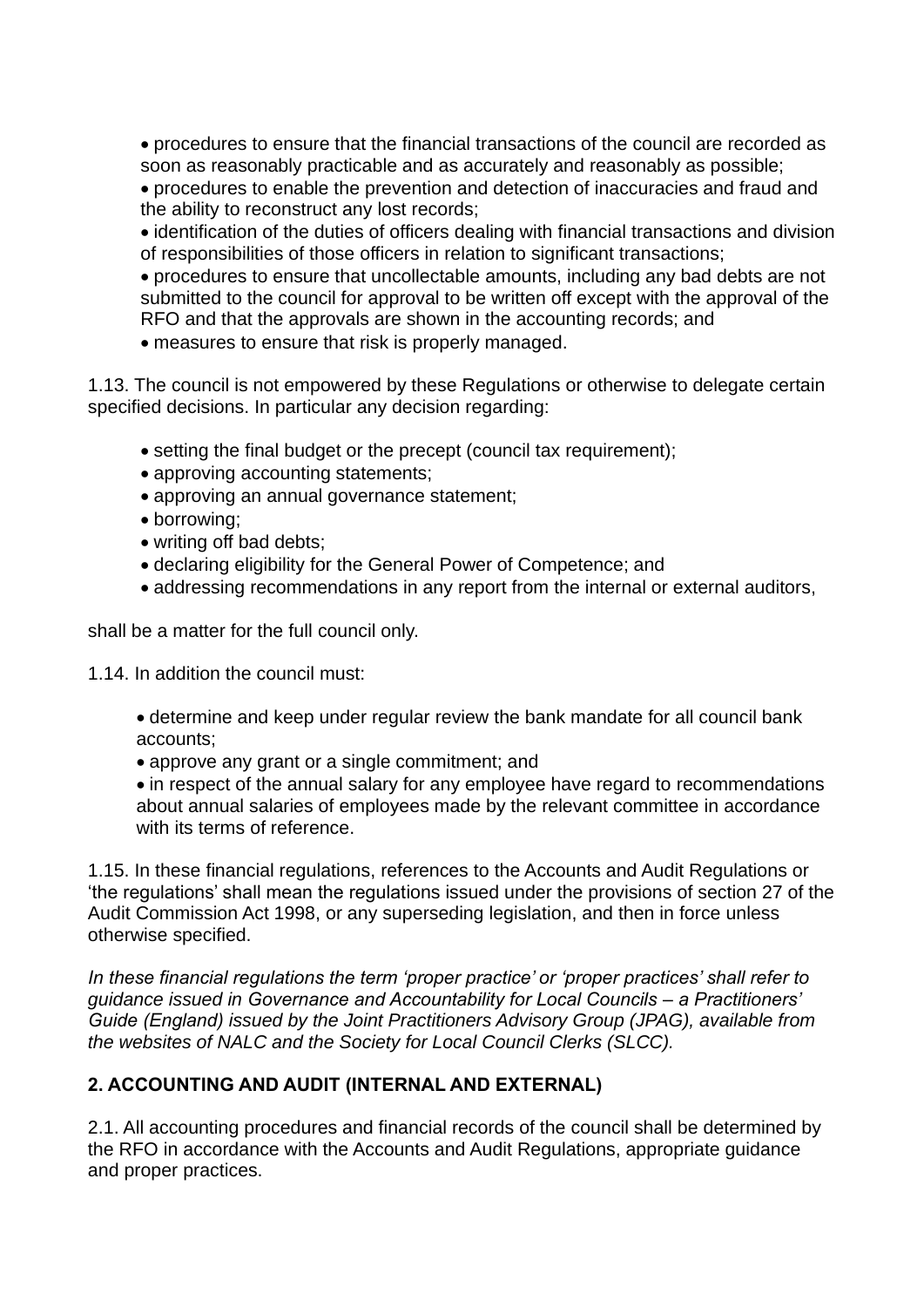2.2. On a regular basis, at least once in each quarter, and at each financial year end, a member other than the Chairman shall be appointed to verify bank reconciliations (for all accounts) produced by the RFO. The member shall sign the reconciliations and the original bank statements (or similar document) as evidence of verification. This activity shall on conclusion be reported, including any exceptions, to and noted by the council.

2.3. The RFO shall complete the annual statement of accounts, annual report, and any related documents of the council contained in the Annual Return (as specified in proper practices) as soon as practicable after the end of the financial year and having certified the accounts shall submit them and report thereon to the council within the timescales set by the Accounts and Audit Regulations.

2.4. The council shall ensure that there is an adequate and effective system of internal audit of its accounting records, and of its system of internal control in accordance with proper practices. Any officer or member of the council shall make available such documents and records as appear to the council to be necessary for the purpose of the audit and shall, as directed by the council, supply the RFO, internal auditor, or external auditor with such information and explanation as the council considers necessary for that purpose.

2.5. The internal auditor shall be appointed by and shall carry out the work in relation to internal controls required by the council in accordance with proper practices.

2.6. The internal auditor shall:

- be competent and independent of the financial operations of the council;
- report to council in writing, or in person, on a regular basis with a minimum of one annual written report during each financial year;
- to demonstrate competence, objectivity and independence, be free from any actual or perceived conflicts of interest, including those arising from family relationships; and • have no involvement in the financial decision making, management or control of the
- council.
- 2.7. Internal or external auditors may not under any circumstances:
	- perform any operational duties for the council;
	- initiate or approve accounting transactions; or
	- direct the activities of any council employee, except to the extent that such employees have been appropriately assigned to assist the internal auditor.

2.8. For the avoidance of doubt, in relation to internal audit the terms 'independent' and 'independence' shall have the same meaning as is described in proper practices.

2.9. The RFO shall make arrangements for the exercise of electors' rights in relation to the accounts including the opportunity to inspect the accounts, books, and vouchers and display or publish any notices and statements of account required by Audit Commission Act 1998, or any superseding legislation, and the Accounts and Audit Regulations.

2.10. The RFO shall, without undue delay, bring to the attention of all councillors any correspondence or report from internal or external auditors.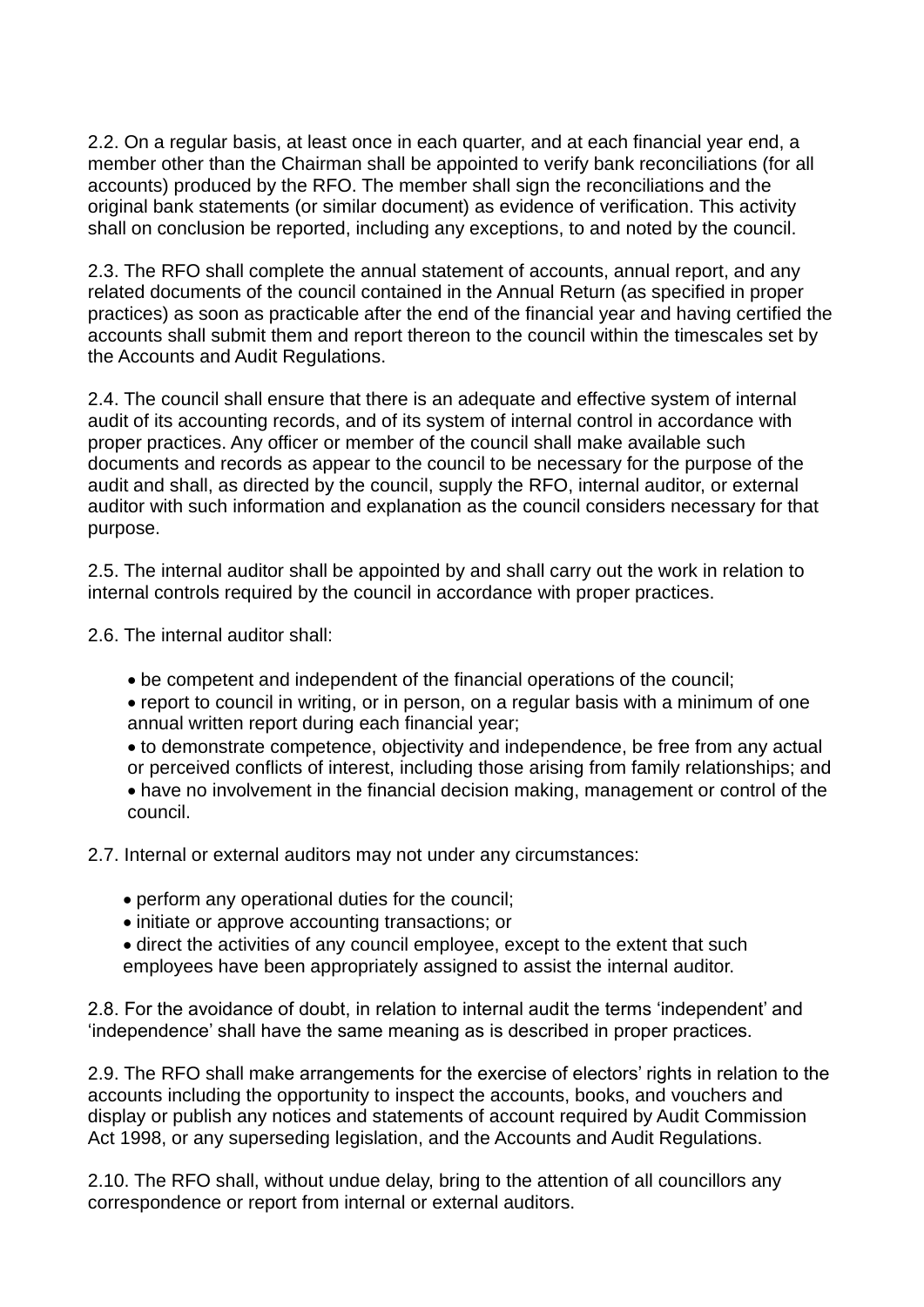# **3. ANNUAL ESTIMATES (BUDGET) AND FORWARD PLANNING**

3.1. The RFO must each year, by no later than November, prepare detailed estimates of all receipts and payments including the use of reserves and all sources of funding for the following financial year in the form of a budget to be considered by the Council.

3.2. The council shall fix the precept (council tax requirement), and relevant basic amount of council tax to be levied for the ensuing financial year not later than by the end of January each year. The RFO shall issue the precept to the billing authority and shall supply each member with a copy of the approved annual budget.

3.3. The approved annual budget shall form the basis of financial control for the ensuing year.

# **4. BUDGETARY CONTROL AND AUTHORITY TO SPEND**

4.1. Expenditure on revenue items may be authorised up to the amounts included for that class of expenditure in the approved budget. This authority is to be determined by:

• the council for all items over:

Such authority is to be evidenced by a minute or by an authorisation slip duly signed by the Clerk, and where necessary also by the appropriate Chairman.

Contracts may not be disaggregated to avoid controls imposed by these regulations.

4.2. No expenditure may be authorised that will exceed the amount provided in the revenue budget for that class of expenditure other than by resolution of the council, or duly delegated committee. During the budget year and with the approval of council having considered fully the implications for public services, unspent and available amounts may be moved to other budget headings or to an earmarked reserve as appropriate ('virement').

4.3. Unspent provisions in the revenue or capital budgets for completed projects shall not be carried forward to a subsequent year.

4.4. The salary budgets are to be reviewed at least annually in October for the following financial year and such review shall be evidenced by a hard copy schedule signed by the Clerk and the Chairman of Council or relevant committee. The RFO will inform committees of any changes impacting on their budget requirement for the coming year in good time.

4.5. No expenditure shall be authorised in relation to any capital project and no contract entered into or tender accepted involving capital expenditure unless the council is satisfied that the necessary funds are available and the requisite borrowing approval has been obtained.

4.6. All capital works shall be administered in accordance with the council's standing orders and financial regulations relating to contracts.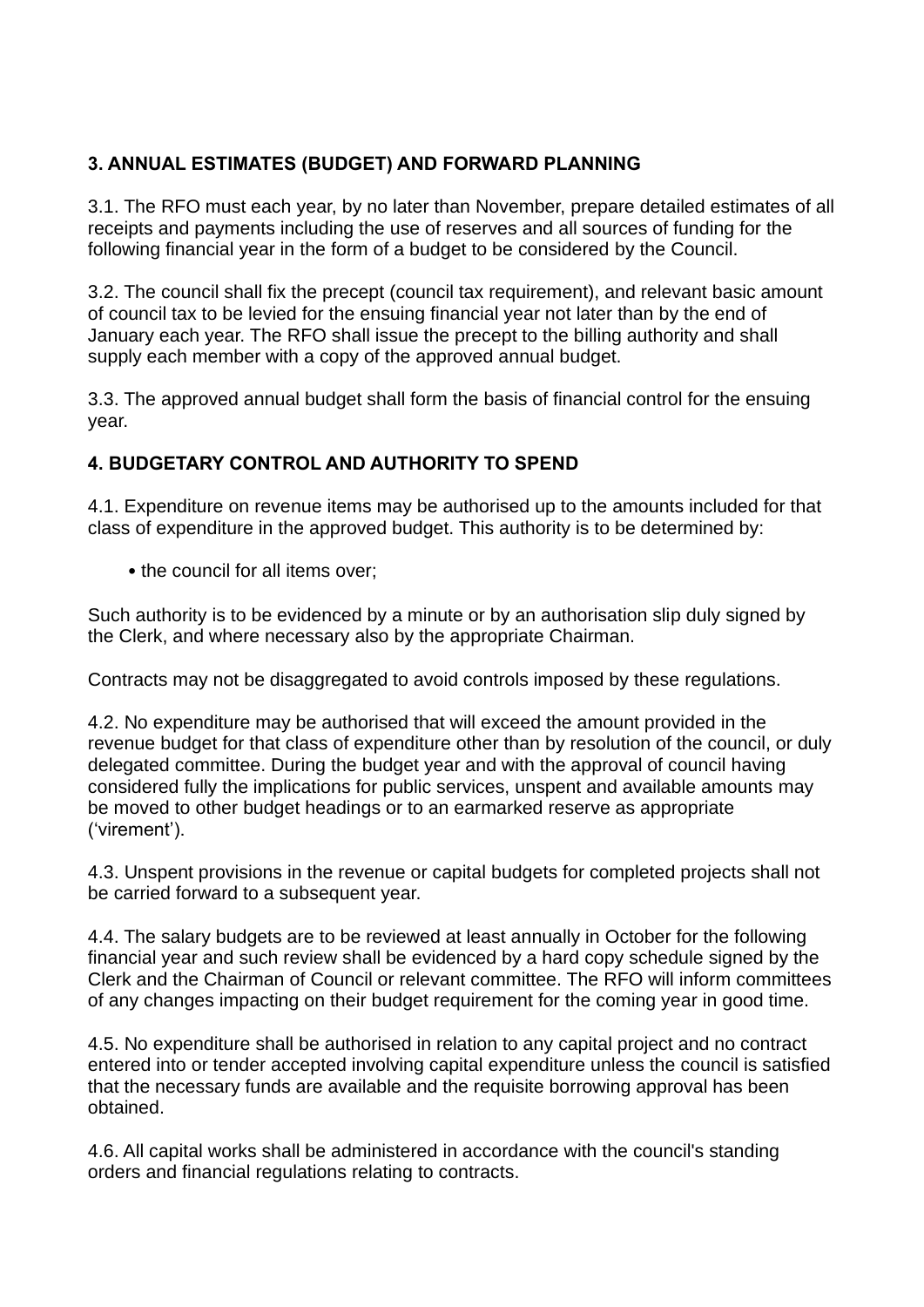4.7. The RFO shall regularly provide the council with a statement of receipts and payments to date under each head of the budgets, comparing actual expenditure to the appropriate date against that planned as shown in the budget. These statements are to be prepared at least at the end of each financial quarter and shall show explanations of material variances. For this purpose "material" shall be in excess of £100 or 15% of the budget.

4.9. Changes in earmarked reserves shall be approved by council as part of the budgetary control process.

## **5. BANKING ARRANGEMENTS AND AUTHORISATION OF PAYMENTS**

5.1. The council's banking arrangements, including the bank mandate, shall be made by the RFO and approved by the council; banking arrangements may not be delegated to a committee. They shall be regularly reviewed for safety and efficiency.

5.2. The RFO shall prepare a schedule of payments requiring authorisation, forming part of the Agenda for the Meeting and, together with the relevant invoices, present the schedule to council. The council shall review the schedule for compliance and, having satisfied itself shall authorise payment by a resolution of the council. The approved schedule shall be ruled off and initialled by the Chairman of the Meeting. A detailed list of all payments shall be disclosed within or as an attachment to the minutes of the meeting at which payment was authorised. Personal payments (including salaries, wages, expenses and any payment made in relation to the termination of a contract of employment) may be summarised to remove public access to any personal information.

5.3. All invoices for payment shall be examined, verified and certified by the RFO to confirm that the work, goods or services to which each invoice relates has been received, carried out, examined and represents expenditure previously approved by the council.

5.4. The RFO shall examine invoices for arithmetical accuracy and analyse them to the appropriate expenditure heading. The RFO shall take all steps to pay all invoices submitted, and which are in order, at the next available council meeting.

5.5. The Clerk and RFO shall have delegated authority to authorise the payment of items only in the following circumstances:

a) If a payment is necessary to avoid a charge to interest under the Late Payment of Commercial Debts (Interest) Act 1998, and the due date for payment is before the next scheduled Meeting of council, where the Clerk and RFO certify that there is no dispute or other reason to delay payment, provided that a list of such payments shall be submitted to the next appropriate meeting of council;

b) An expenditure item authorised under 5.6 below (continuing contracts and obligations) provided that a list of such payments shall be submitted to the next appropriate meeting of council; or

c) fund transfers within the councils banking arrangements up to the sum of £10,000, provided that a list of such payments shall be submitted to the next appropriate meeting of council.

5.6. For each financial year the Clerk and RFO shall draw up a list of due payments which arise on a regular basis as the result of a continuing contract, statutory duty, or obligation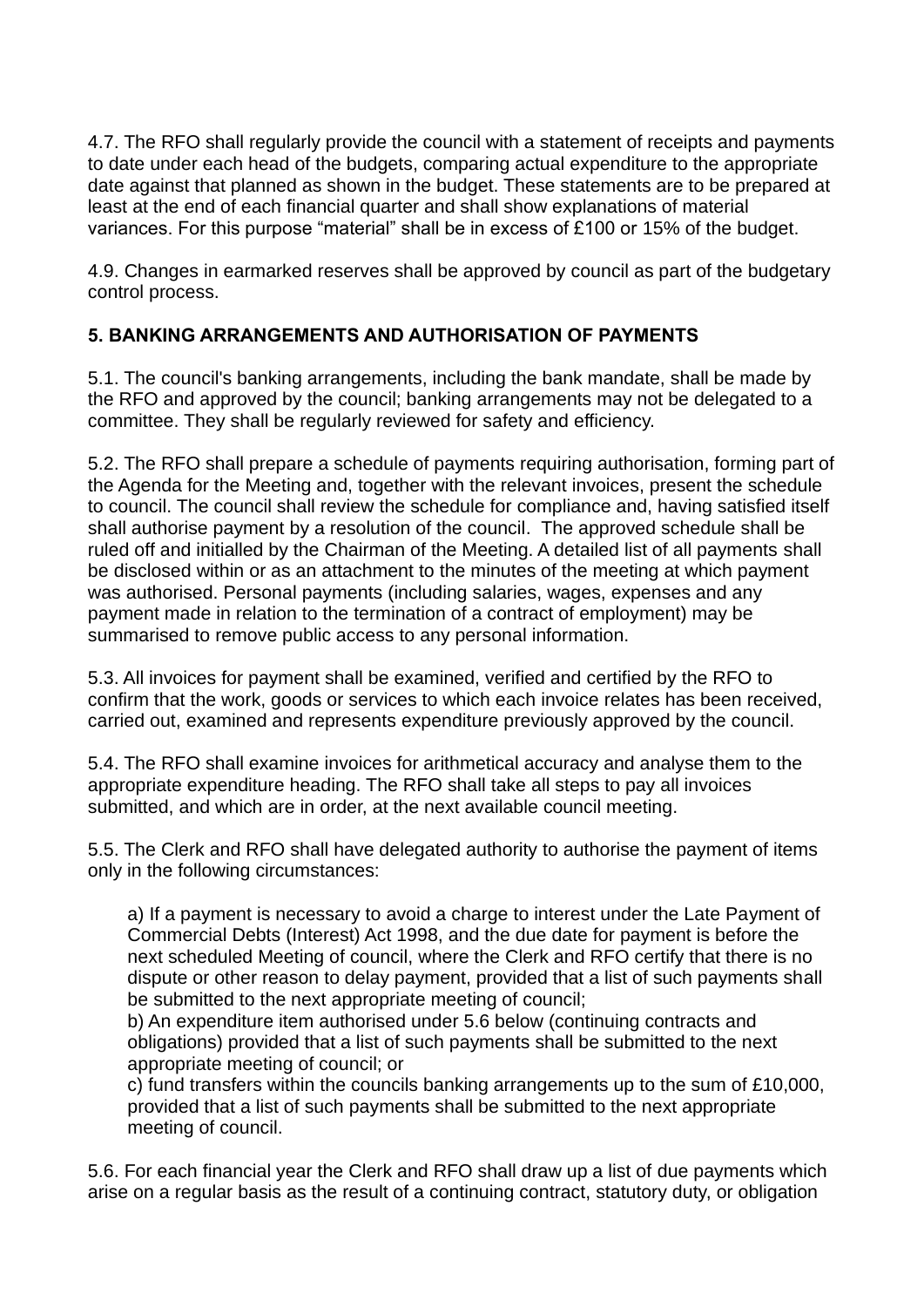(such as but not exclusively) Salaries, PAYE and NI, Superannuation Fund and regular maintenance contracts and the like for which council may authorise payment for the year provided that the requirements of regulation 4.1 (Budgetary Controls) are adhered to, provided also that a list of such payments shall be submitted to the next appropriate meeting of council.

5.7. A record of regular payments made under 5.6 above shall be drawn up and be signed by two members on each and every occasion when payment is authorised – thus controlling the risk of duplicated payments being authorised and / or made.

5.8. In respect of grants a duly authorised committee shall approve expenditure within any limits set by council and in accordance with any policy statement approved by council. Any Revenue or Capital Grant shall before payment, be subject to ratification by resolution of the council.

5.9. Members are subject to the Code of Conduct that has been adopted by the council and shall comply with the Code and Standing Orders when a decision to authorise or instruct payment is made in respect of a matter in which they have a disclosable pecuniary or other interest, unless a dispensation has been granted.

5.10. The council will aim to rotate the duties of members in these Regulations so that onerous duties are shared out as evenly as possible over time.

5.11. Any changes in the recorded details of suppliers, such as bank account records, shall be approved in writing by a Member.

## **INSTRUCTIONS FOR THE MAKING OF PAYMENTS**

6.1. The council will make safe and efficient arrangements for the making of its payments.

6.2. Following authorisation under Financial Regulation 5 above, the council, a duly delegated committee or, if so delegated, the Clerk or RFO shall give instruction that a payment shall be made.

6.3. All payments shall be effected by online banking, cheque or other instructions to the council's bankers, or otherwise, in accordance with a resolution of council.

6.4. Cheques or orders for payment drawn on the bank account in accordance with the schedule as presented to council or committee shall be signed by two members of council in accordance with a resolution instructing that payment. A member who is a bank signatory, having a connection by virtue of family or business relationships with the beneficiary of a payment, should not, under normal circumstances, be a signatory to the payment in question.

6.5. Internet banking payments will be authorised as per the schedule of payment presented to council at each meeting. The clerk will be authorised to make the online payments, the payments will be checked against the bank statement at the following months meeting. Invoices, bank statements and the payment record will be duly signed by two parish councillors. Two councillors will have limited access to the online account as Secondary Users.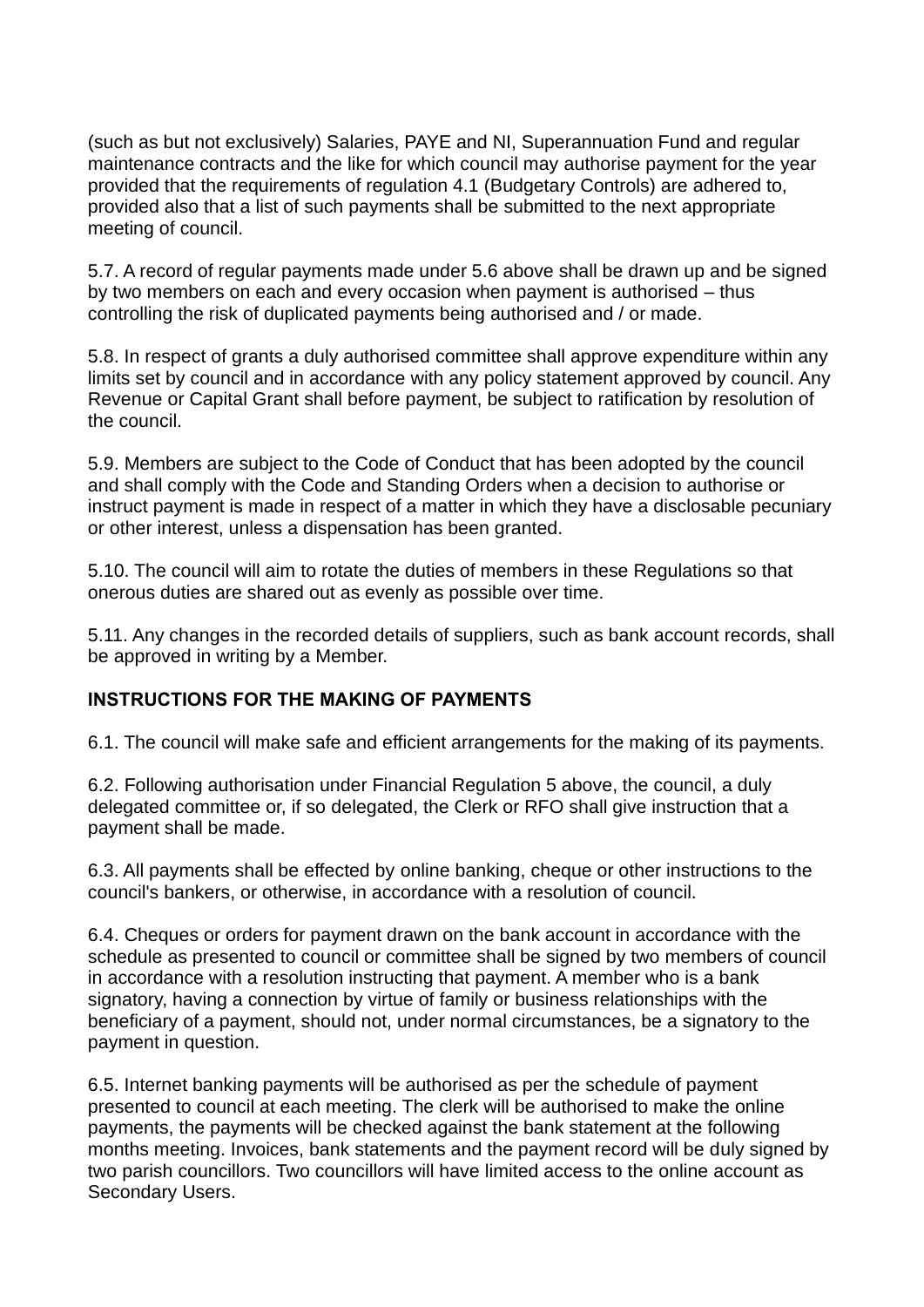6.6. Any internet banking payments will be specifically restricted to the Clerk and will also be restricted to a single transaction maximum value of £1000.00 along with a overall daily payment limit of £1000.00 unless authorised by council.

6.7. To indicate agreement of the details shown on the cheque or order for payment with the counterfoil and the invoice or similar documentation, the signatories shall each also initial the cheque counterfoil.

6.8. Cheques or orders for payment shall not normally be presented for signature other than at a council or committee meeting (including immediately before or after such a meeting). Any signatures obtained away from such meetings shall be reported to the council at the next convenient meeting.

6.9. If thought appropriate by the council, payment for utility supplies (energy, telephone and water) and any National Non-Domestic Rates may be made by variable direct debit provided that the instructions are signed by two members and any payments are reported to council as made. The approval of the use of a variable direct debit shall be renewed by resolution of the council at least every two years.

6.10. If thought appropriate by the council, payment for certain items (principally salaries) may be made by banker's standing order provided that the instructions are signed, or otherwise evidenced by two members are retained and any payments are reported to council as made. The approval of the use of a banker's standing order shall be renewed by resolution of the council at least every two years.

6.11. If thought appropriate by the council, payment for certain items may be made by BACS or CHAPS methods provided that the instructions for each payment are signed, or otherwise evidenced, by two authorised bank signatories, are retained and any payments are reported to council as made. The approval of the use of BACS or CHAPS shall be renewed by resolution of the council at least every two years.

6.12. If thought appropriate by the council payment for certain items may be made by internet banking transfer provided evidence is retained showing which members approved the payment.

6.13. Where a computer requires use of a personal identification number (PIN) or other password(s), for access to the council's records on that computer, a note shall be made of the PIN and Passwords and shall be handed to and retained by the Chairman of Council in a sealed dated envelope. This envelope may not be opened other than in the presence of two other councillors. After the envelope has been opened, in any circumstances, the PIN and / or passwords shall be changed as soon as practicable. The fact that the sealed envelope has been opened, in whatever circumstances, shall be reported to all members immediately and formally to the next available meeting of the council. This will not be required for a member's personal computer used only for remote authorisation of bank payments.

6.14. No employee or councillor shall disclose any PIN or password, relevant to the working of the council or its bank accounts, to any person not authorised in writing by the council or a duly delegated committee.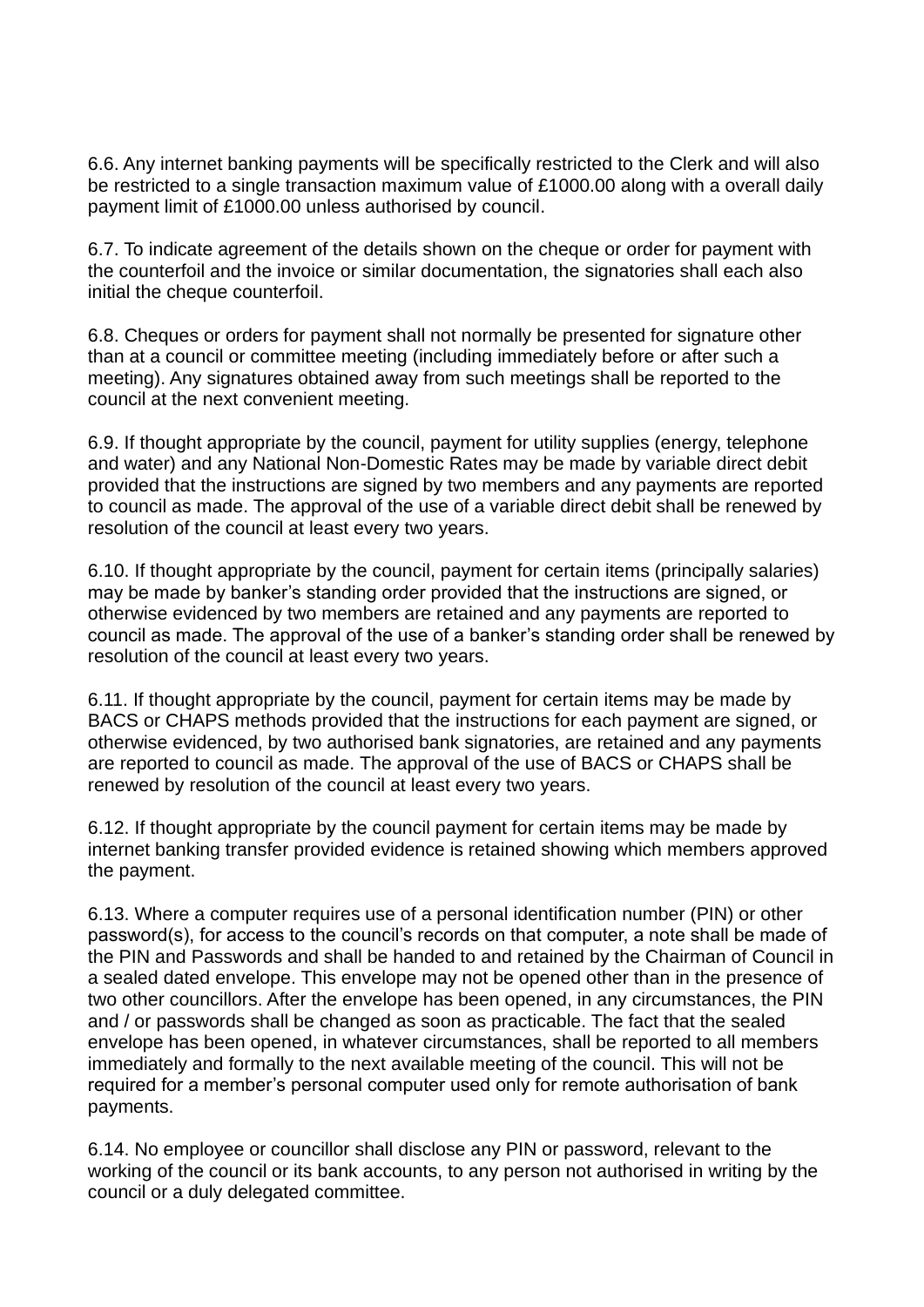6.15. Regular back-up copies of the records on any computer shall be made and shall be stored securely away from the computer in question, and preferably off site.

6.16. The council, and any members using computers for the council's financial business, shall ensure that anti-virus, anti-spyware and firewall software with automatic updates, together with a high level of security, is used.

6.17. Where internet banking arrangements are made with any bank, the Clerk shall be appointed as the Primary User. The bank mandate approved by the council shall identify a number of councillors who will be authorised to access those accounts as Secondary Users. The bank mandate will state clearly the amounts of payments that can be instructed by the use of the Primary User alone.

6.18. Access to any internet banking accounts will be directly to the access page (which may be saved under "favourites"), and not through a search engine or e-mail link. Remembered or saved passwords facilities must not be used on any computer used for council banking work. Breach of this Regulation will be treated as a very serious matter under these regulations.

6.19. Changes to account details for suppliers, which are used for internet banking may only be changed on written hard copy notification by the supplier and supported by hard copy authority for change signed by two members. A programme of regular checks of standing data with suppliers will be followed.

6.20. Any Debit Card issued for use will be specifically restricted to the Clerk and will also be restricted to a single transaction maximum value of £500 unless authorised by council or finance committee in writing before any order is placed.

6.21. A pre-paid debit card may be issued to employees with varying limits. These limits will be set by the council. Transactions and purchases made will be reported to the council and authority for topping-up shall be at the discretion of the council.

6.22. Any corporate credit card or trade card account opened by the council will be specifically restricted to use by the Clerk and shall be subject to automatic payment in full at each month-end. Personal credit or debit cards of members or staff shall not be used under any circumstances.

6.23. The council will not maintain any form of cash float. All cash received must be banked intact. Any payments made in cash by the Clerk for example for postage or minor stationery items) shall be refunded on a regular basis, at least quarterly.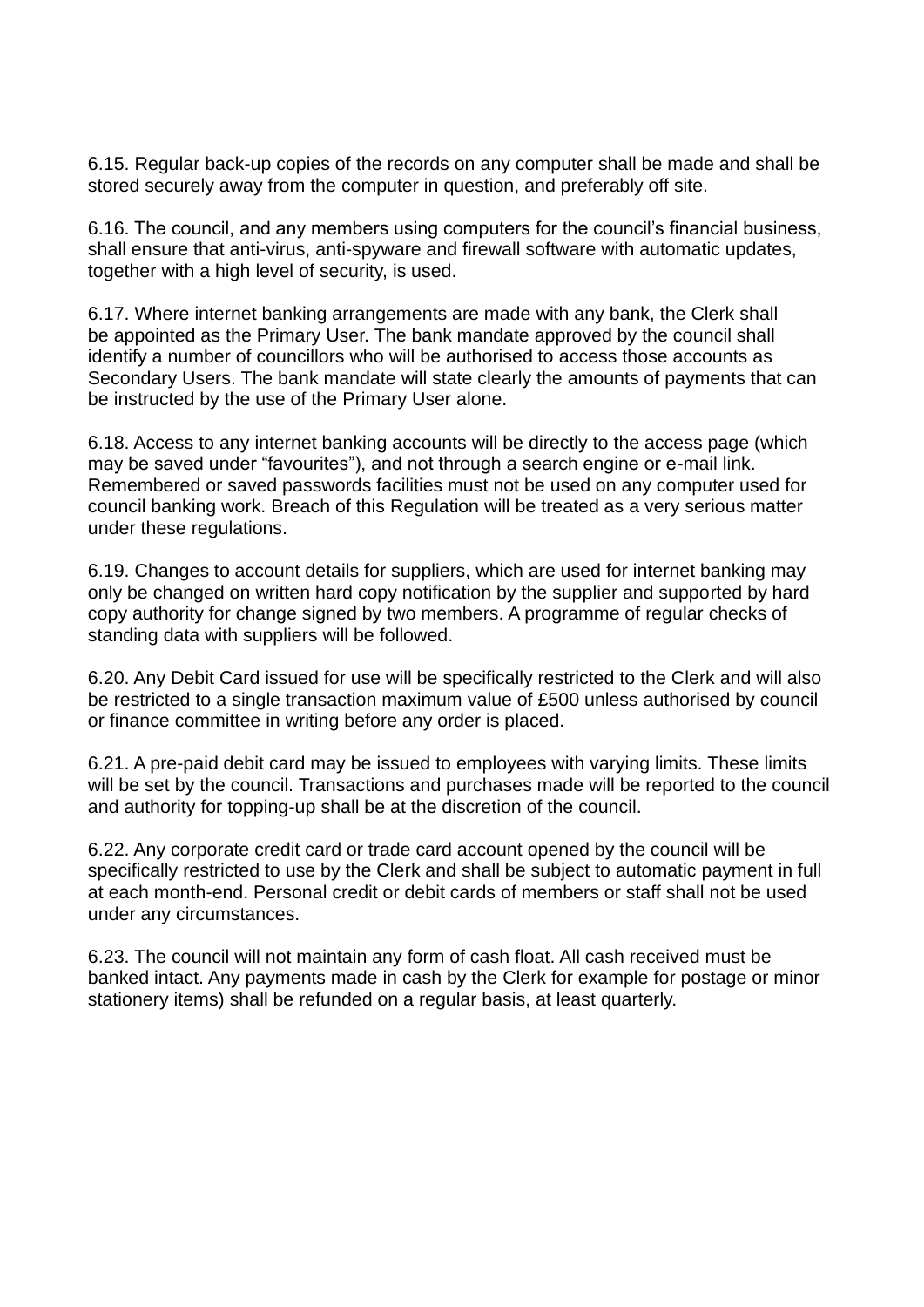## **7. PAYMENT OF SALARIES**

7.1. As an employer, the council shall make arrangements to meet fully the statutory requirements placed on all employers by PAYE and National Insurance legislation. The payment of all salaries shall be made in accordance with payroll records and the rules of PAYE and National Insurance currently operating, and salary rates shall be as agreed by council, or duly delegated committee.

7.2. Payment of salaries and payment of deductions from salary such as may be required to be made for tax, national insurance and pension contributions, or similar statutory or discretionary deductions must be made in accordance with the payroll records and on the appropriate dates stipulated in employment contracts, provided that each payment is reported to the next available council meeting, as set out in these regulations above.

7.3. No changes shall be made to any employee's pay, emoluments, or terms and conditions of employment without the prior consent of the council.

7.4. Each and every payment to employees of net salary and to the appropriate creditor of the statutory and discretionary deductions shall be recorded in a separate confidential record (confidential cash book). This confidential record is not open to inspection or review (under the Freedom of Information Act 2000 or otherwise) other than:

- a) by any councillor who can demonstrate a need to know;
- b) by the internal auditor;
- c) by the external auditor; or

d) by any person authorised under Audit Commission Act 1998, or any superseding legislation.

7.5. The total of such payments in each calendar month shall be reported with all other payments as made as may be required under these Financial Regulations, to ensure that only payments due for the period have actually been paid.

7.6. An effective system of personal performance management should be maintained for the senior officers.

7.7. Any termination payments shall be supported by a clear business case and reported to the council. Termination payments shall only be authorised by council.

7.8. Before employing interim staff the council must consider a full business case.

## **8. LOANS AND INVESTMENTS**

8.1. All borrowings shall be effected in the name of the council, after obtaining any necessary borrowing approval. Any application for borrowing approval shall be approved by Council as to terms and purpose. The application for borrowing approval, and subsequent arrangements for the loan shall only be approved by full council.

8.2. Any financial arrangement which does not require formal borrowing approval from the Secretary of State (such as Hire Purchase or Leasing of tangible assets) shall be subject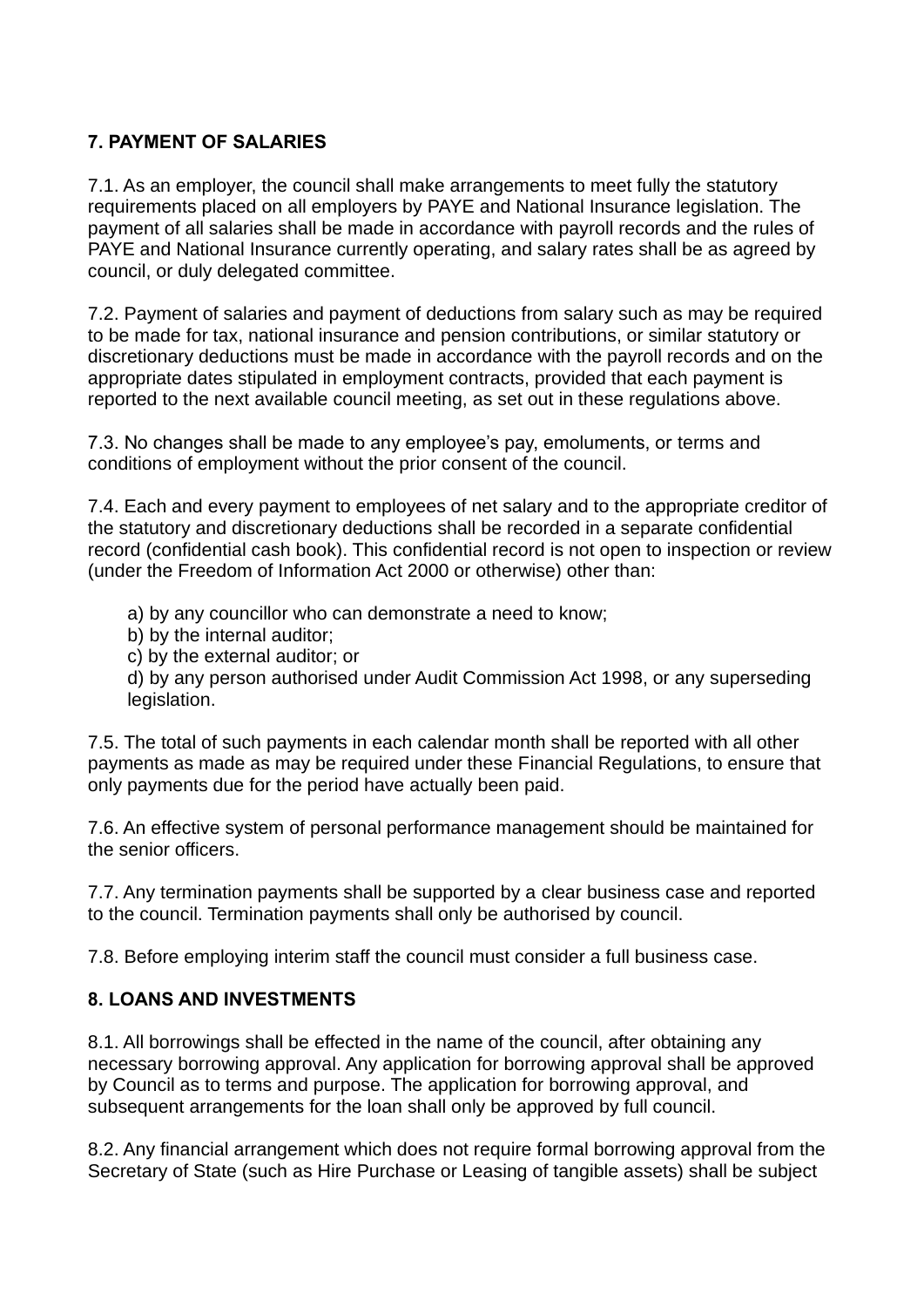to approval by the full council. In each case a report in writing shall be provided to council in respect of value for money for the proposed transaction.

8.3. The council will arrange with the council's banks and investment providers for the sending of a copy of each statement of account to the Chairman of the council at the same time as one is issued to the Clerk or RFO.

8.4. All loans and investments shall be negotiated in the name of the council and shall be for a set period in accordance with council policy.

8.5. The council shall consider the need for an Investment Strategy and Policy which, if drawn up, shall be in accordance with relevant regulations, proper practices and guidance. Any Strategy and Policy shall be reviewed by the council at least annually.

8.6. All investments of money under the control of the council shall be in the name of the council.

8.7. All investment certificates and other documents relating thereto shall be retained in the custody of the RFO.

8.8. Payments in respect of short term or long term investments, including transfers between bank accounts held in the same bank, or branch, shall be made in accordance with Regulation 5 (Authorisation of payments) and Regulation 6 (Instructions for payments).

#### **9. INCOME**

9.1. The collection of all sums due to the council shall be the responsibility of and under the supervision of the RFO.

9.2. Particulars of all charges to be made for work done, services rendered or goods supplied shall be agreed annually by the council, notified to the RFO and the RFO shall be responsible for the collection of all accounts due to the council.

9.3. The council will review all fees and charges at least annually, following a report of the Clerk.

9.4. Any sums found to be irrecoverable and any bad debts shall be reported to the council and shall be written off in the year.

9.5. All sums received on behalf of the council shall be banked intact as directed by the RFO. In all cases, all receipts shall be deposited with the council's bankers with such frequency as the RFO considers necessary.

9.6. The origin of each receipt shall be entered on the paying-in slip.

9.7. Personal cheques shall not be cashed out of money held on behalf of the council.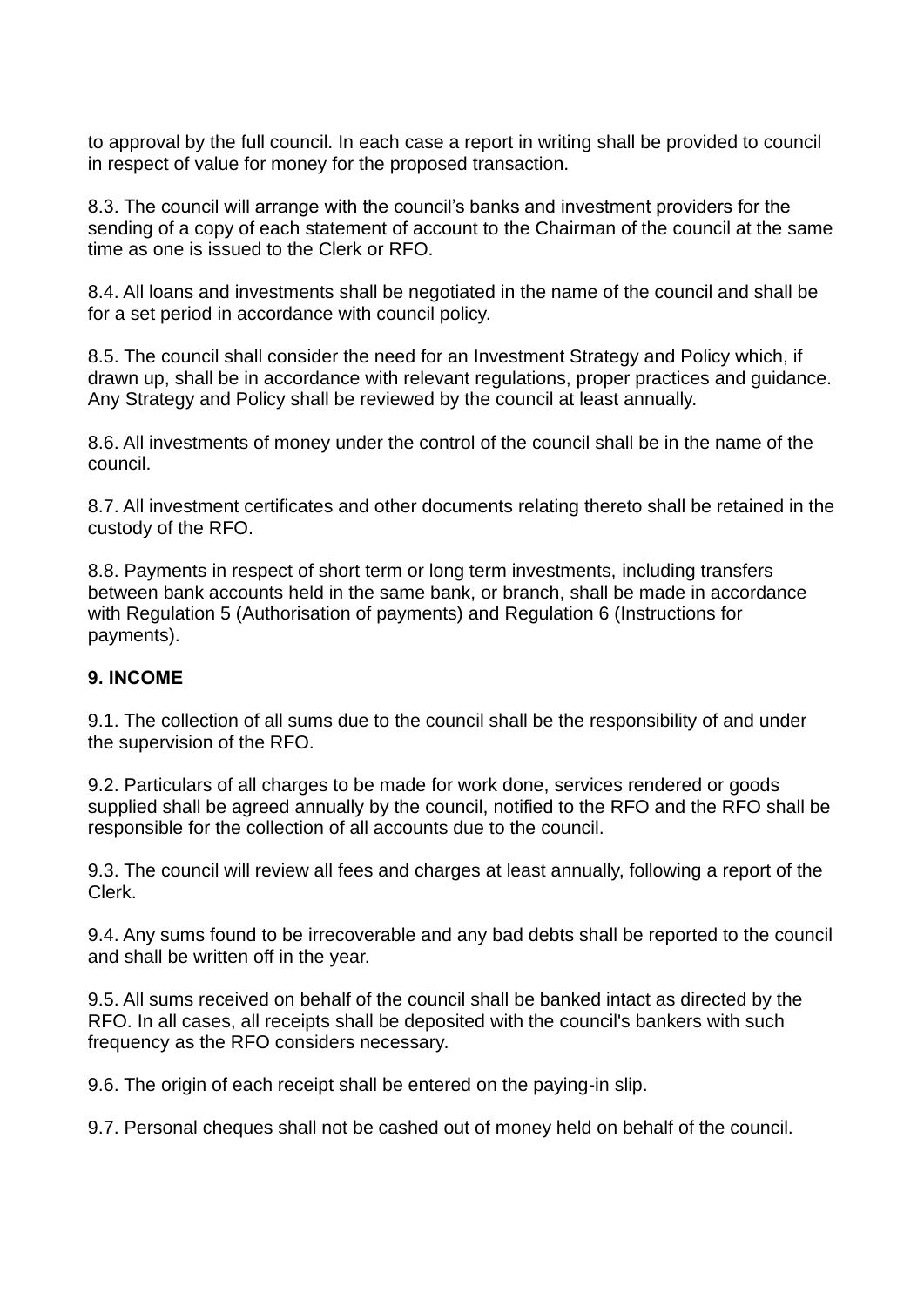9.8. The RFO shall promptly complete any VAT Return that is required. Any repayment claim due in accordance with VAT Act 1994 section 33 shall be made at least annually coinciding with the financial year end.

9.9. Where any significant sums of cash are regularly received by the council, the RFO shall take such steps as are agreed by the council to ensure that more than one person is present when the cash is counted in the first instance, that there is a reconciliation to some form of control such as ticket issues, and that appropriate care is taken in the security and safety of individuals banking such cash.

## **10. ORDERS FOR WORK, GOODS AND SERVICES**

10.1. An official order or letter shall be issued for all work, goods and services unless a formal contract is to be prepared or an official order would be inappropriate. Copies of orders shall be retained.

10.2. Order books shall be controlled by the RFO.

10.3. All members and officers are responsible for obtaining value for money at all times. An officer issuing an official order shall ensure as far as reasonable and practicable that the best available terms are obtained in respect of each transaction, usually by obtaining three or more quotations or estimates from appropriate suppliers, subject to any *de minimis* provisions in Regulation 11.1 below.

10.4. A member may not issue an official order or make any contract on behalf of the council.

10.5. The RFO shall verify the lawful nature of any proposed purchase before the issue of any order, and in the case of new or infrequent purchases or payments, the RFO shall ensure that the statutory authority shall be reported to the meeting at which the order is approved so that the minutes can record the power being used.

# **11. CONTRACTS**

11.1. Procedures as to contracts are laid down as follows:

a. Every contract shall comply with these financial regulations, and no exceptions shall be made otherwise than in an emergency provided that this regulation need not apply to contracts which relate to items (i) to (vi) below:

i. for the supply of gas, electricity, water, sewerage and telephone services; ii. for specialist services such as are provided by legal professionals acting in disputes;

iii. for work to be executed or goods or materials to be supplied which consist of repairs to or parts for existing machinery or equipment or plant;

iv. for work to be executed or goods or materials to be supplied which constitute an extension of an existing contract by the council;

v. for additional audit work of the external auditor up to an estimated value of £500 (in excess of this sum the Clerk and RFO shall act after consultation with the Chairman and Vice Chairman of council); and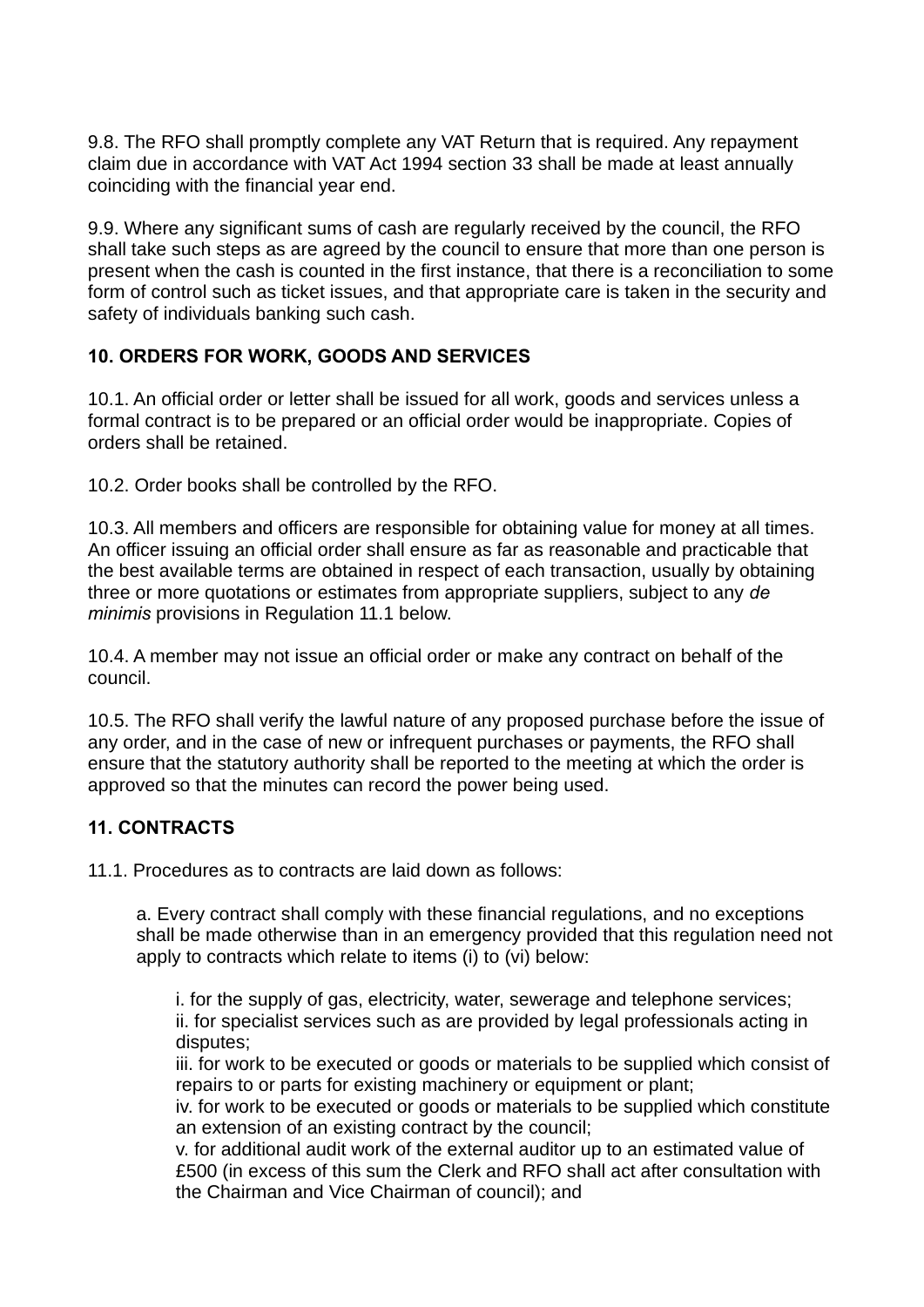vi. for goods or materials proposed to be purchased which are proprietary articles and/or are only sold at a fixed price.

b. Where the council intends to procure or award a public supply contract, public service contract or public works contract as defined by The Public Contracts Regulations 2015 ("the Regulations") which is valued at £25,000 or more, the council shall comply with the relevant requirements of the Regulations<sup>2</sup>.

c. The full requirements of The Regulations, as applicable, shall be followed in respect of the tendering and award of a public supply contract, public service contract or public works contract which exceed thresholds in The Regulations set by the Public Contracts Directive 2014/24/EU (which may change from time to time).

<sup>2</sup>The regulations require councils to use the Contracts Finder website to advertise contract opportunities, set out the procedures to be followed in awarding new contracts and to publicise the award of new contracts

d. When applications are made to waive financial regulations relating to contracts to enable a price to be negotiated without competition the reason shall be embodied in a recommendation to the council.

e. Such invitation to tender shall state the general nature of the intended contract and the Clerk shall obtain the necessary technical assistance to prepare a specification in appropriate cases. The invitation shall in addition state that tenders must be addressed to the Clerk in the ordinary course of post. Each tendering firm shall be supplied with a specifically marked envelope in which the tender is to be sealed and remain sealed until the prescribed date for opening tenders for that contract.

f. All sealed tenders shall be opened at the same time on the prescribed date by the Clerk in the presence of at least one member of council.

g. Any invitation to tender issued under this regulation shall be subject to Standing Orders[ ], 4 [insert reference of the council's relevant standing order] and shall refer to the terms of the Bribery Act 2010.

h. When it is to enter into a contract of less than £25,000 in value for the supply of goods or materials or for the execution of works or specialist services other than such goods, materials, works or specialist services as are excepted as set out in paragraph (a) the Clerk or RFO shall obtain 3 quotations (priced descriptions of the proposed supply); where the value is below £3,000 and above £250 the Clerk or RFO shall strive to obtain 3 estimates. Otherwise, Regulation 10.3 above shall apply.

i. The council shall not be obliged to accept the lowest or any tender, quote or estimate.

j. Should it occur that the council, or duly delegated committee, does not accept any tender, quote or estimate, the work is not allocated and the council requires further pricing, provided that the specification does not change, no person shall be permitted to submit a later tender, estimate or quote who was present when the original decision making process was being undertaken.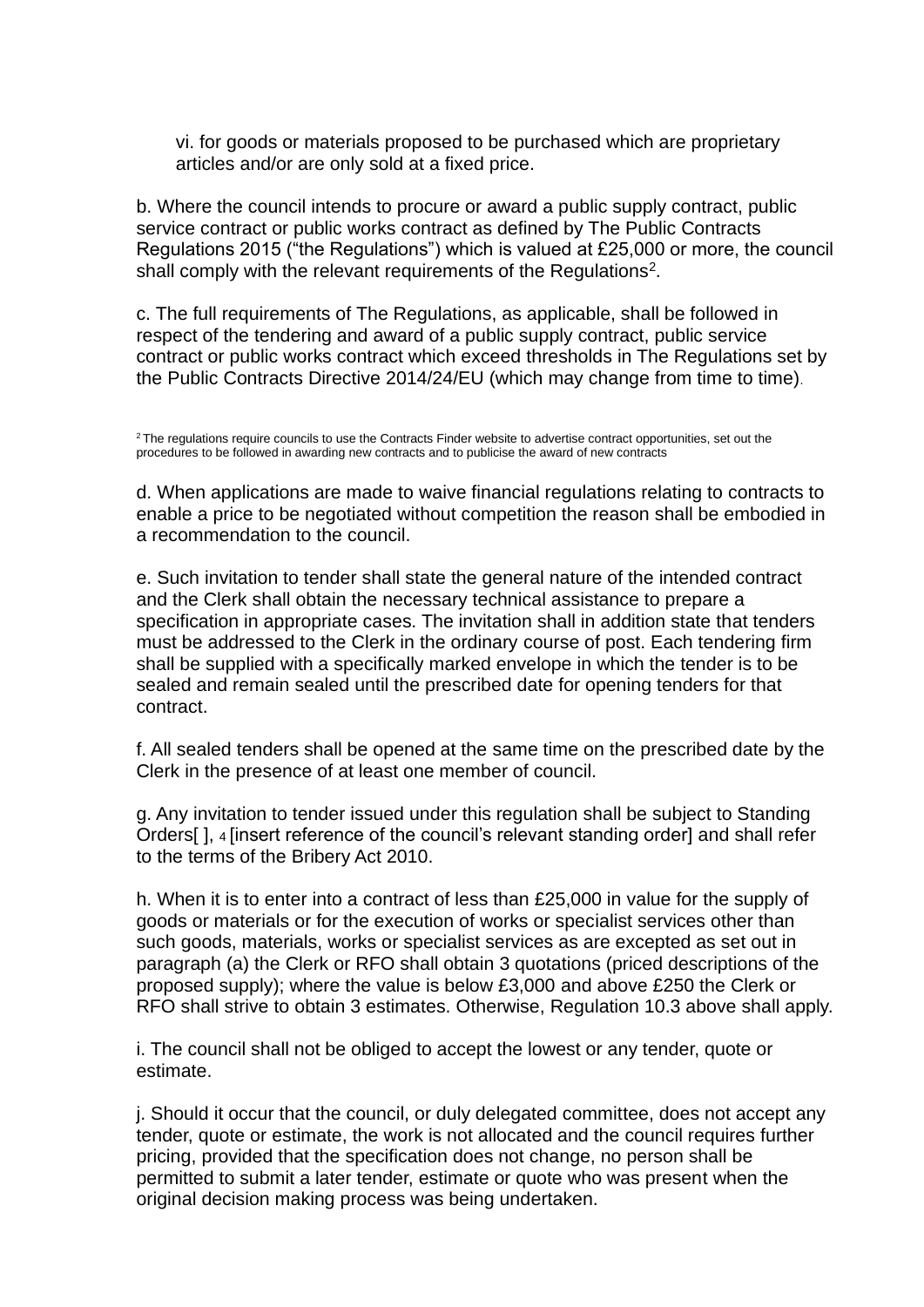#### **NB Sections 12, 13 and 14 do not currently apply to Vowchurch and District Group Parish Council**

#### **12. PAYMENTS UNDER CONTRACTS FOR BUILDING OR OTHER CONSTRUCTION WORKS.**

12.1. Payments on account of the contract sum shall be made within the time specified in the contract by the RFO upon authorised certificates of the architect or other consultants engaged to supervise the contract (subject to any percentage withholding as may be agreed in the particular contract).

12.2. Where contracts provide for payment by instalments the RFO shall maintain a record of all such payments. In any case where it is estimated that the total cost of work carried out under a contract, excluding agreed variations, will exceed the contract sum of 5% or more a report shall be submitted to the council.

12.3. Any variation to a contract or addition to or omission from a contract must be approved by the council and Clerk to the contractor in writing, the council being informed where the final cost is likely to exceed the financial provision.]

## **13. STORES AND EQUIPMENT**

13.1. The officer in charge of each section shall be responsible for the care and custody of stores and equipment in that section.

13.2. Delivery notes shall be obtained in respect of all goods received into store or otherwise delivered and goods must be checked as to order and quality at the time delivery is made.

13.3. Stocks shall be kept at the minimum levels consistent with operational requirements.

13.4. The RFO shall be responsible for periodic checks of stocks and stores at least annually.

## **14. ASSETS, PROPERTIES AND ESTATES**

14.1. The Clerk shall make appropriate arrangements for the custody of all title deeds and Land Registry Certificates of properties held by the council. The RFO shall ensure a record is maintained of all properties held by the council, recording the location, extent, plan, reference, purchase details, nature of the interest, tenancies granted, rents payable and purpose for which held in accordance with Accounts and Audit Regulations.

14.2. No tangible moveable property shall be purchased or otherwise acquired, sold, leased or otherwise disposed of, without the authority of the council, together with any other consents required by law, save where the estimated value of any one item of tangible movable property does not exceed £250]

14.3. No real property (interests in land) shall be sold, leased or otherwise disposed of without the authority of the council, together with any other consents required by law.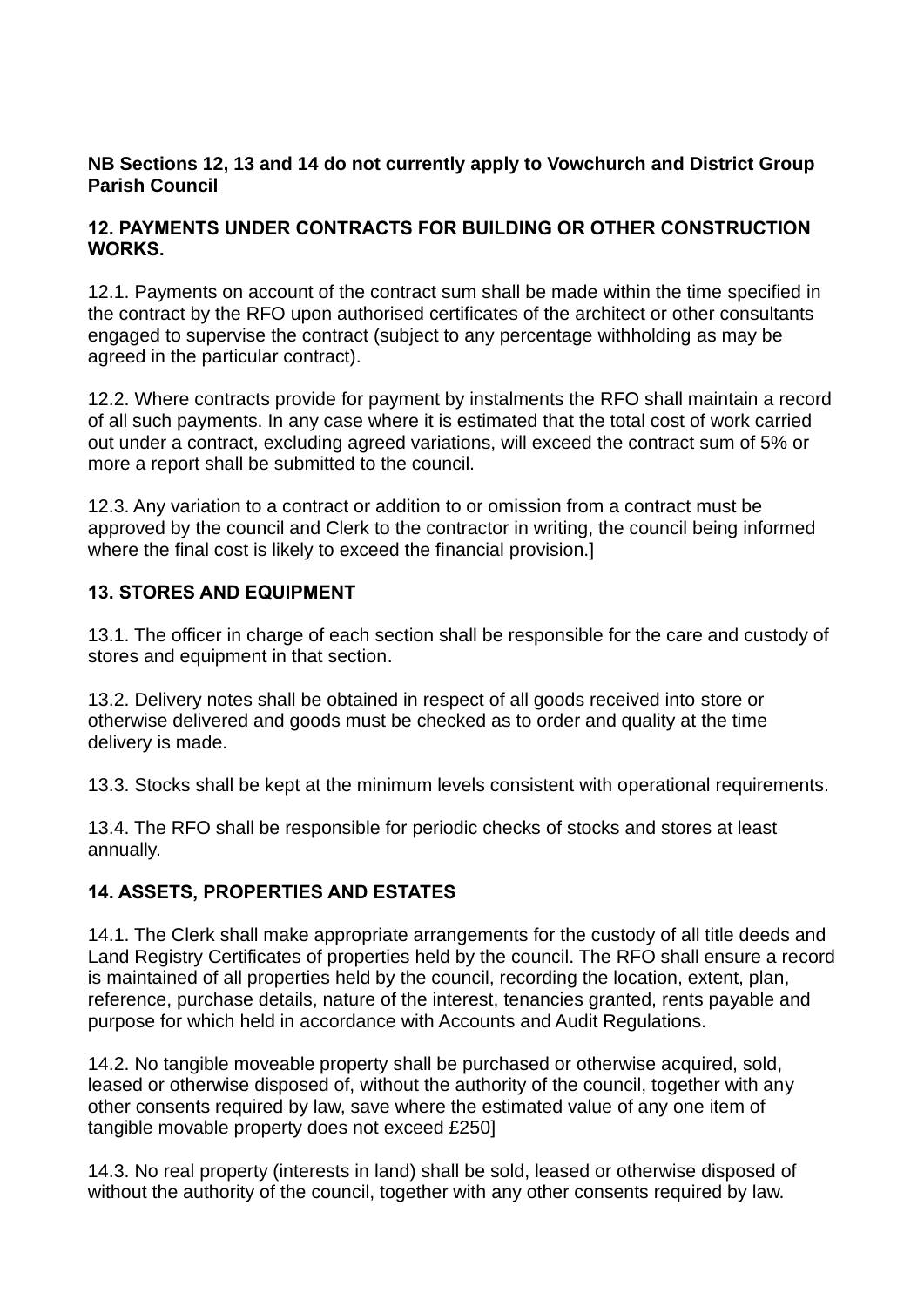In each case a report in writing shall be provided to council in respect of valuation and surveyed condition of the property (including matters such as planning permissions and covenants) together with a proper business case (including an adequate level of consultation with the electorate).

14.4. No real property (interests in land) shall be purchased or acquired without the authority of the full council. In each case a report in writing shall be provided to council in respect of valuation and surveyed condition of the property (including matters such as planning permissions and covenants) together with a proper business case (including an adequate level of consultation with the electorate).

14.5. Subject only to the limit set in Regulation 14.2 above, no tangible moveable property shall be purchased or acquired without the authority of the full council. In each case a report in writing shall be provided to council with a full business case.

14.6. The RFO shall ensure that an appropriate and accurate Register of Assets and Investments is kept up to date. The continued existence of tangible assets shown in the Register shall be verified at least annually, possibly in conjunction with a health and safety inspection of assets.

#### **15. INSURANCE**

15.1. Following the annual risk assessment (per Regulation 17), the RFO shall effect all insurances and negotiate all claims on the council's insurers.

15.2. The RFO shall keep a record of all insurances effected by the council and the property and risks covered thereby and annually review it.

15.3. The RFO shall be notified of any loss liability or damage or of any event likely to lead to a claim, and shall report these to council at the next available meeting.

15.4. All appropriate members and employees of the council shall be included in a suitable form of security or fidelity guarantee insurance which shall cover the maximum risk exposure as determined by the council, or duly delegated committee.

## **17. RISK MANAGEMENT**

17.1. The council is responsible for putting in place arrangements for the management of risk. The Clerk shall prepare, for approval by the council, risk management policy statements in respect of all activities of the council. Risk policy statements and consequential risk management arrangements shall be reviewed by the council at least annually.

17.2. When considering any new activity, the Clerk shall prepare a draft risk assessment including risk management proposals for consideration and adoption by the council.

## **18. SUSPENSION AND REVISION OF FINANCIAL REGULATIONS**

18.1. It shall be the duty of the council to review the Financial Regulations of the council